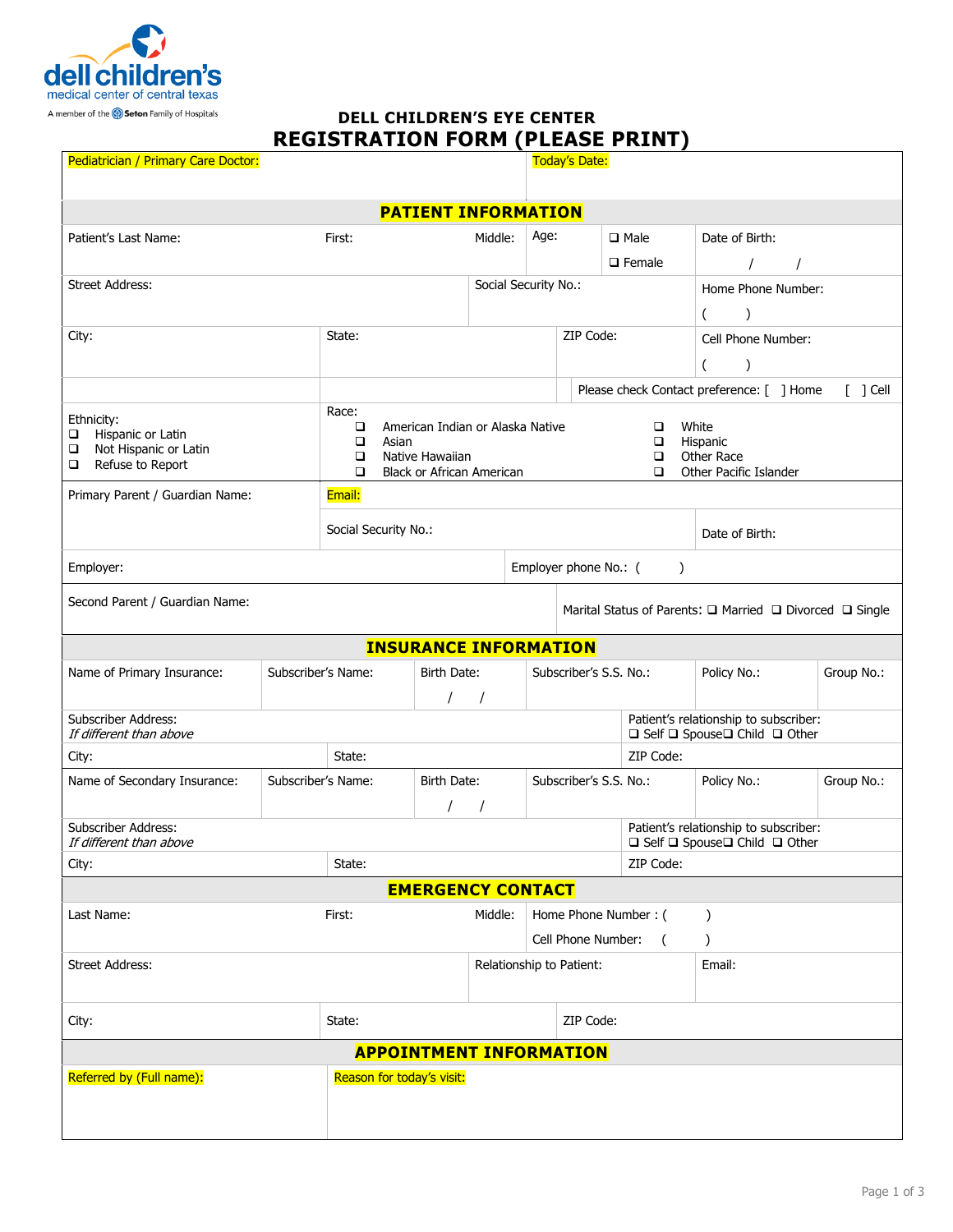# **Consent to Treat**

I hereby consent to evaluation, diagnostic procedures, testing, and treatment as directed my physician or his/her designee. I understand that Dell Children's Eye Center includes teaching facilities and therefore I may be attended to by students and residents of various disciplines and affiliated with various educational programs. I understand that I may request and receive information on the specific affiliation(s) of any particular healthcare provider I encounter during my care. I understand that this Consent to Treat will be valid for each visit I make to the Dell Children's Eye Center until revoked by me in writing.

#### **Recalls**

Recalls are a courtesy and not guaranteed to be sent out. It is the patient or patient guardian's responsibility to set up all follow up and yearly appointments.

#### **Refraction Wavier**

A refraction is performed for blurred vision, misalignment of the eyes is present, headaches, eye strain, excessive blinking, tearing, genetic evaluation, preemie evaluations, and many other conditions. A refraction is considered non medical by most insurance companies, including Medicare even though your physician requires the results to developed a treatment plan. Without a refraction, your doctor can not determine whether glasses are needed to improve vision, alignment or other symptoms. In some cases, your doctor uses the information to determine if surgery will be necessary.

You will be financially responsible for this service if it is not covered by your insurance company.

#### **Contact/ Release of Information**

In the event that Dell Children's Eye Center needs to contact you regarding an appointment, lab result, medication or for any other reason, it is permissible to:

- $\Box$  Leave a message on an answering machine/ Voicemail  $\Box$  Speak with spouse/ significant other  $\Box$  Other: Name Name Name  $\Box$  Other: Name Name Sheek with other family member
	- Relationship to Patient:

I acknowledge that Dell Children's Eye Center may release my protected health information as necessary for treatment, payment and health care operations and acknowledge that Seton's Notice of Privacy Practice provides information on how my protected health information may be used and/or disclosed for these purposes. I understand that protected health information pertains to my diagnosis and/or treatment, and includes, but is not limited to, information related to my health history, diagnosis, treatment, prognosis, mental illness (excluding psychotherapy notes), use of alcohol or drugs, prescriptions and laboratory test results, including HIV or the diagnosis of AIDS.

I understand that use or disclosure of my protected health information may be necessary before my insurer will pay for the cost of my medical treatment and that if I refuse to consent to this disclosure I may be required to pay the entire cost of medical care provided by Dell Children's Eye Center.

I acknowledge and consent to allow Dell Children's Eye Center to use health information exchange systems to electronically transmit, receive and/or access my medical information, which may include, but is not limited to, treatments, prescriptions, labs, medical and prescription history and other protected health information. I may "opt out" and not have my protected health information disclosed through health information exchange systems by providing the signed Seton "opt-out" form to the practice location where I receive treatment.

#### **Financial Policy**

I assign and transfer to Dell Children's Eye Center all rights, title and interest in payments from third-party payors, including but not limited to, health plans, health insurers, Personal Injury Protection (PIP)/Uninsured Motorist/Under Insured Motorist (UIM/UM), auto or homeowner's insurance. I understand that it is my responsibility to know my insurance benefits and whether or not the services I receive are a covered benefit. I understand and agree that I will be responsible for any deductible, co-pay or balance due that Dell Children's Eye Center are unable to collect from my third-party payor for whatever reason. If my account becomes delinquent and it is necessary for the account to be referred to attorneys' or collection agencies, or lawsuit filed, I agree to pay all patient charges, reasonable attorneys fees and collection expenses.

I authorize the release all medical information necessary to process all claims and the release of payment for medical benefits to my physician and Dell Children's Eye Center. I agree to pay any outstanding balance for services not covered by insurance, applicable copays, co-insurance, deductible, and replacement costs for items damaged.